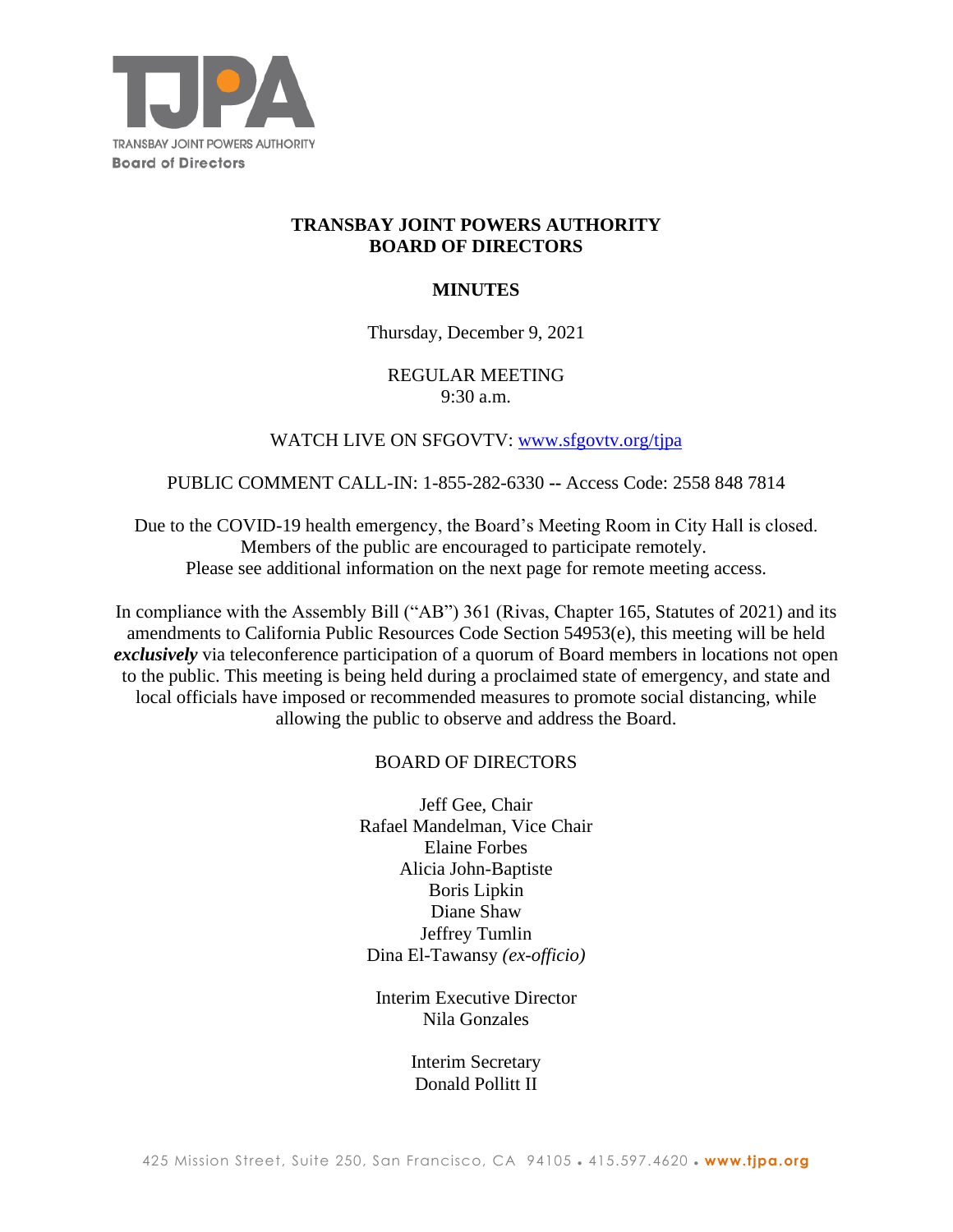## 9:30 – REGULAR MEETING

### ORDER OF BUSINESS

1. Call to Order

Chair Gee called the meeting to order at 9:33 a.m.

2. Roll Call

Interim Secretary announced that Director El-Tawansy would not be in attendance.

Present: Elaine Forbes

 Alicia John-Baptiste Boris Lipkin Diane Shaw Jeffrey Tumlin Rafael Mandelman Jeff Gee

Absent: Dina El-Tawansy

3. Communications

Interim Secretary Pollitt provided instructions on the Public Call-in/Comment process.

4. Board of Director's New and Old Business

None.

- 5. Executive Director's Report
	- Legislative Update
	- Quarterly Financial Reports
	- Facility Operations Update

Interim Executive Director (ED) Gonzales announced that the Federal Transit Administration (FTA) accepted the Downtown Rail Extension (DTX) into the Project Development (PD) phase of the Capital Investment Grants (CIG) News Starts Program, noting it is a key project milestone and crucial funding stream for the DTX project. She reported that acceptance of the DTX project into the PD phase of the CIG program is the first of a three-part process, with entry into the Engineering phase expected in 2023 and signing of a Full Funding Grant Agreement targeted for 2025. Interim ED Gonzales stated that the Consolidated Rail Infrastructure and Safety Improvements (CRISI) grant application was submitted on November 24 to the Federal Railroad Administration, noting the TJPA is asking for \$10 million, and if it is approved, it will help advance certain design and programmatic management documents, including right-of-way tasks. The TJPA received over 35 letters of support for the CRISI grant application from Bay Area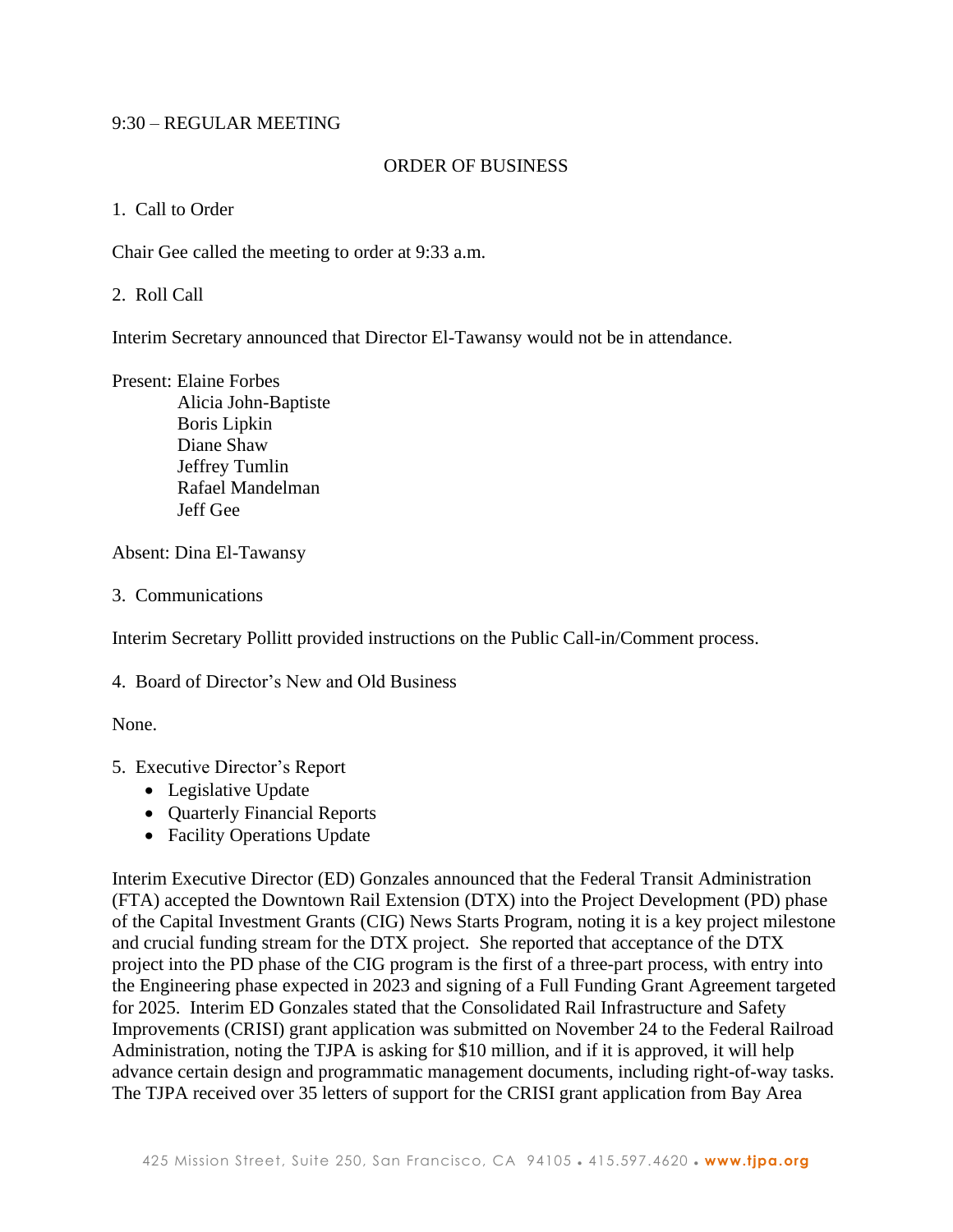Mayors, key stakeholders and labor partners, noting the TJPA could not be more thankful for the strong support received for the DTX project.

Regarding the Transit Center, Interim ED Gonzales provided highlights from the TJPA's November 30 Holiday Lighting Celebration at the rooftop park that included San Francisco Mayor Breed turning on the lights. She also highlighted the large community participation, specifically the neighborhood children, who helped Mayor Breed flip the switch. She expressed appreciation to Directors Lipkin and Shaw for attending and helping TJPA kickoff the holiday season at the Park. Additionally, she announced the second annual WinterFest event will be held from December 17-19 and noted TJPA Facility Director John Updike will provide more details in his Facility Operations report.

Regarding TJPA's recent annual audit, Interim ED Gonzales reported that the agency received an unmodified opinion for TJPA's fiscal year 2020-21 financial statements, with no internal control deficiencies and no management improvement recommendations and noted that a more detailed update will be provided under item 11. She recognized the Finance staff, particularly Hakam Hendi and Davina Vrazia for their hard work.

Interim ED Gonzales introduced TJPA's new Facility Director, Jen Norris, who joined the TJPA on December 1. As previously mentioned, she stated John Updike is moving on from his role as TJPA Facility Director, noting there will be overlap between Mr. Updike and Ms. Norris to ensure a smooth transition. She acknowledged Mr. Updike's contributions during his tenure, noting he has been instrumental in maintaining the Salesforce Transit Center and Park, retaining retail tenants, and advancing tenant improvements.

Interim ED Gonzales reported that the TJPA continues to track the City's response to COVID-19 along with the recent emergence of the Omicron variant, noting TJPA is encouraging all to get vaccinated and/or get the booster shot to reduce the spread of COVID-19. The TJPA also continues to ask visitors to remain vigilant regarding masking in the Transit Center except when on the rooftop park. She also reported that the Transportation Security Administration extended its mask requirement to March 2022 from the current January end date.

Interim ED Gonzales highlighted the three main priorities she focused on as Interim ED that were successfully delivered upon, which included continuing operations of the Transit Center in a world-class, cost-effective manner in partnership with TJPA's regional leaders, transit agencies and neighborhood partners, leasing the remaining vacant retail spaces, reinstating programming at the Rooftop Park as allowable per pandemic guidelines, advancing the DTX project, and building upon existing partnerships while creating new ones as the TJPA moves forward with bringing an integrated transit and rail system to the regional Bay Area and State. She noted that it has been an honor serving as Interim ED to ensure the TJPA provided stability for the community, transit agencies and their riders, and retail tenants, despite the unprecedented times plagued by the pandemic. Interim ED Gonzales also stated that the Board will consider the appointment of a new ED, and if approved, she will continue in her role as TJPA Chief of Staff while working collaboratively with the ED to fulfill the vision of the Transbay Program. Interim ED Gonzales further reported that the Legislative update will provide information on Federal Funding opportunities for the Transbay Program. She concluded her report by noting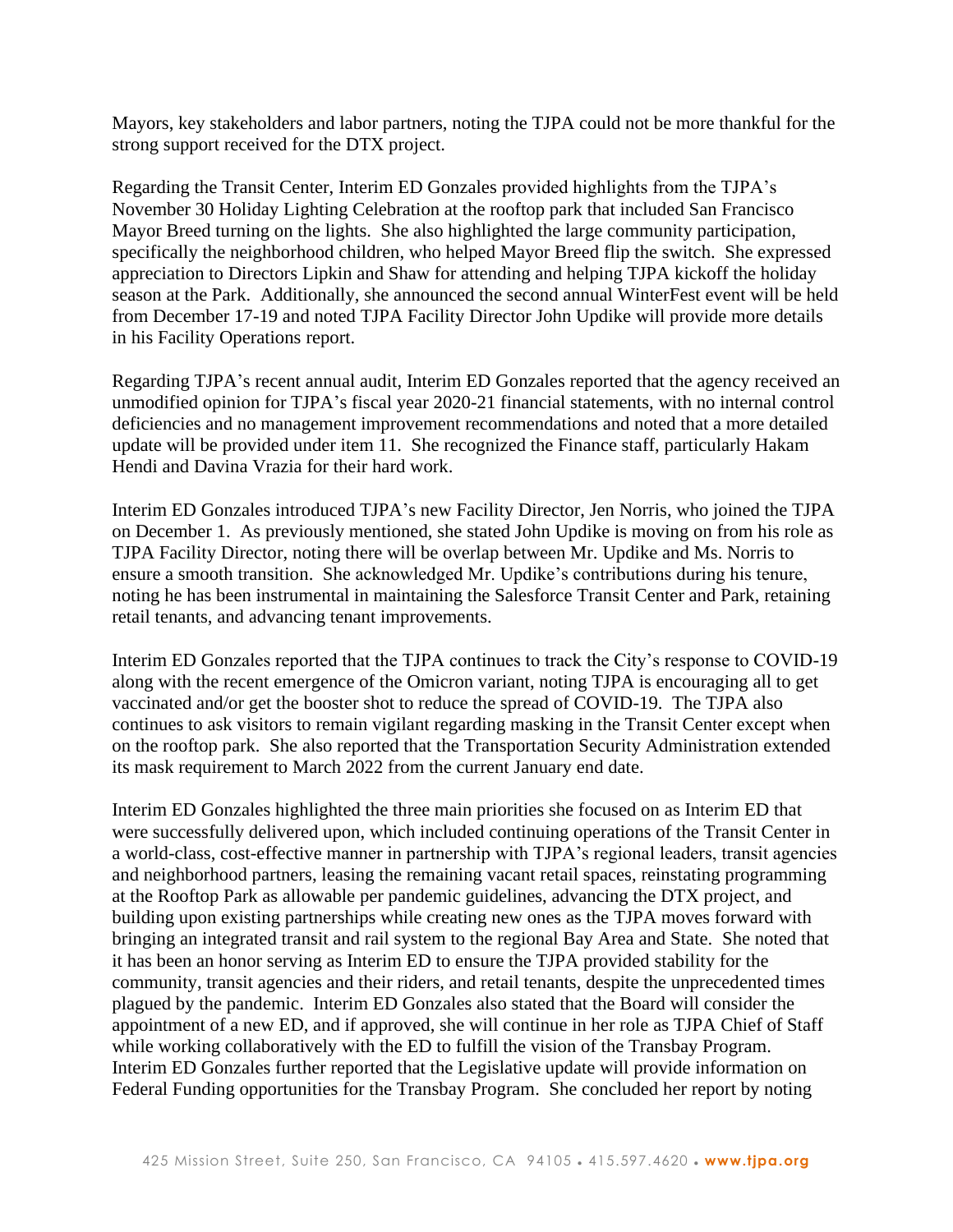that the Quarterly Financial Reports are included in the Board packet and that she would be glad to respond to any questions.

Julie Minerva, TJPA Federal Advocate of Capri and Clay, presented the Legislative Update.

John Updike, TJPA Facility Director, presented the Facility Operations update.

Director Shaw referenced federal funding that is currently being held up due to legislativerelated reasons and asked Ms. Minerva what her thoughts are on the issue and if she had any insight on whether the DTX project would secure any funding to continue advancing forward. Ms. Minerva stated coordinated efforts are taking place in Washington, D.C. to resolve the issue, noting that Senators Feinstein and Padilla took immediate action by weighing in directly with the Department of Labor and that more advocacy is expected to be involved in the process.

The Directors expressed their appreciation towards TJPA Facility Director John Updike and the work he has accomplished during his tenure with the agency. They wished him well in his future endeavors upon his impending departure from the TJPA as the Facility Director.

## Public Comment:

Steven Grover, Chief Executive Officer of BikeLink, a secure on-demand electronic bike locker system at the Transit Center, expressed concern regarding a lack of funding needed to ensure regular maintenance and monitoring remain up-to-date and noted that BikeLink cannot afford to take on these costs independently. He encouraged the Board to escalate this issue to the proper staff to resolve this issue as BikeLink has been unsuccessful in the past.

Roland Lebrun described his view of an alleged violation of the Brown Act. He suggested that the ED report be posted online, and he applauded the TJPA on its efforts in getting the DTX project into the FTA CIG funding program.

## 6. Citizens Advisory Committee (CAC) Update

Derrick Holt, TJPA CAC Chair, reported the CAC had a great and productive meeting on December 7, noting the CAC appreciated Director Shaw and TJPA Chief Financial Officer (CFO), Franklin Wong's attendance and participation. The CAC also welcomed Jen Norris, TJPA's new Facility Director, who is replacing John Updike.

He stated CAC Members appreciated the detailed legislative report provided by TJPA Communications and Legislative Affairs Manager Lily Madjus Wu which highlighted key items such as potential federal funding opportunities for the DTX as well as local and regional ballot measures that will support the Transbay Program and its projects, such as DTX.

He acknowledged the Board's anticipated appointment for the permanent ED and noted that CAC Members extended a great deal of gratitude towards Interim ED Gonzales for her stewardship, partnership and commitment, and look forward to her continued leadership when she resumes her role as TJPA Chief of Staff. He also noted that CAC Members appreciated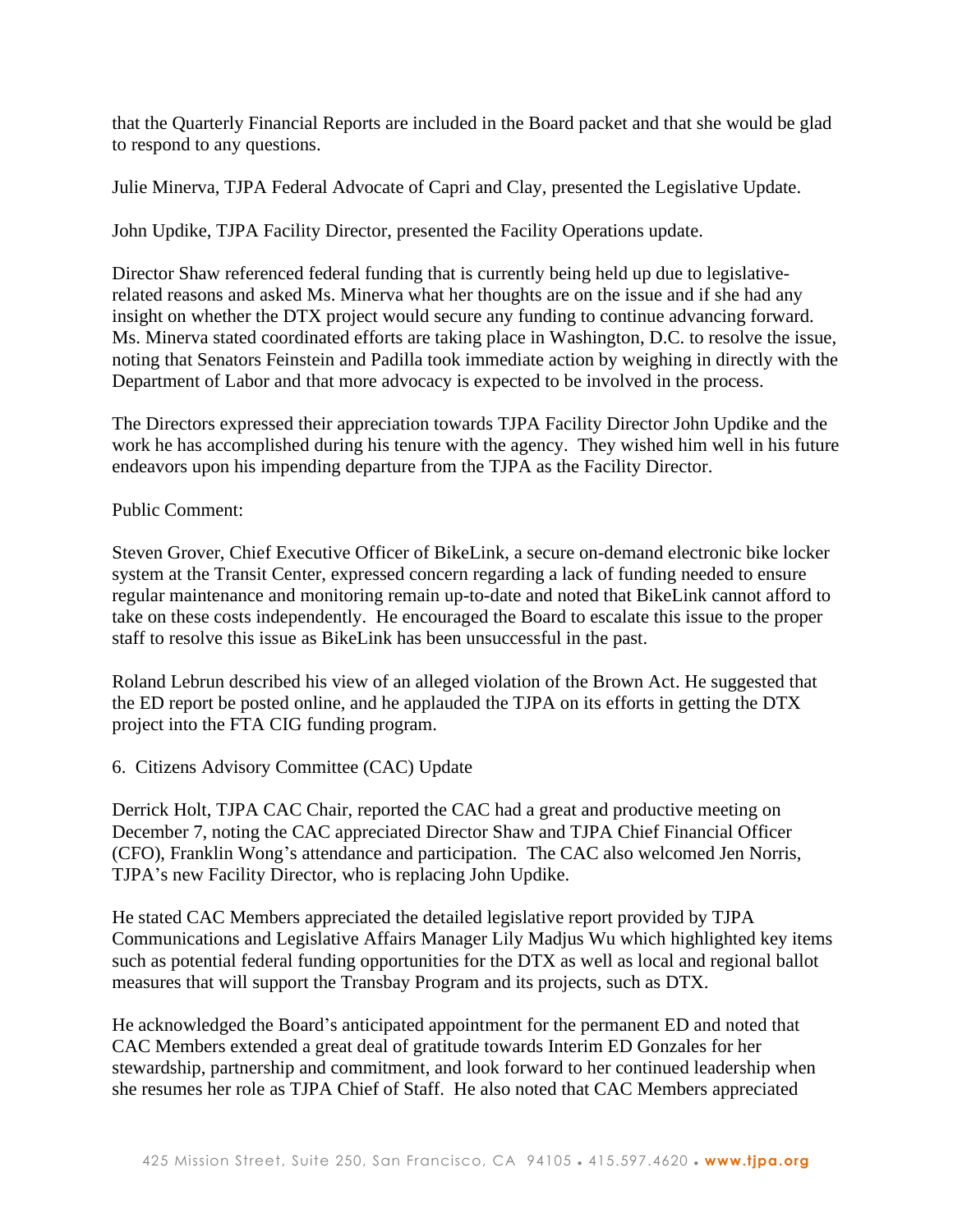TJPA Facility Director John Updike's spirit, tenacity and positive attitude during his tenure with the agency.

Chair Holt concluded his report by stating that CAC Members Gloria Li and Andrew Robinson expressed identical sentiment towards TJPA's recent Holiday Lighting Celebration, noting it was a great event for the community. He also stated that CAC Members appreciated the detailed DTX Project Status Report and Plan for 2022 presentation by TJPA DTX Project Director Alfonso Rodriquez and Ms. Madjus Wu, and he thanked member of the public, Roland Lebrun for his continued interest in the Transbay Program.

## 7. Public Comment

Members of the public may address the Authority on matters that are within the Authority's jurisdiction and are not on today's calendar.

Jim Patrick expressed concern regarding the current public comment process and suggested the Directors refine their approach to consider having Directors and/or Staff respond to public comments provided to them during live meetings or provide an update at the following meeting based on comments received from the previous meeting.

# THE FOLLOWING MATTERS BEFORE THE TRANSBAY JOINT POWERS AUTHORITY ARE RECOMMENDED FOR ACTION AS STATED BY THE INTERIM EXECUTIVE DIRECTOR OR THE CHAIR.

# CONSENT CALENDAR

8. All matters listed hereunder constitute a Consent Calendar, are considered to be routine by the Transbay Joint Powers Authority, and will be acted upon by a single vote. There will be no separate discussion of these items unless a member of the Board or the public so requests, in which event the matter shall be removed from the Consent Calendar and considered as a separate item.

(8.1) Approving the Minutes of the November 18, 2021 Special meeting.

(8.2) Approving the continued use of teleconferencing technologies for meetings of the legislative bodies of the TJPA pursuant to the provisions of Assembly Bill 361.

## RESOLUTION 21-039

No public comment.

On the motion to approve the Consent Calendar:

ADOPTED: AYES – Forbes, John-Baptiste, Lipkin, Shaw, Tumlin, Mandelman and Gee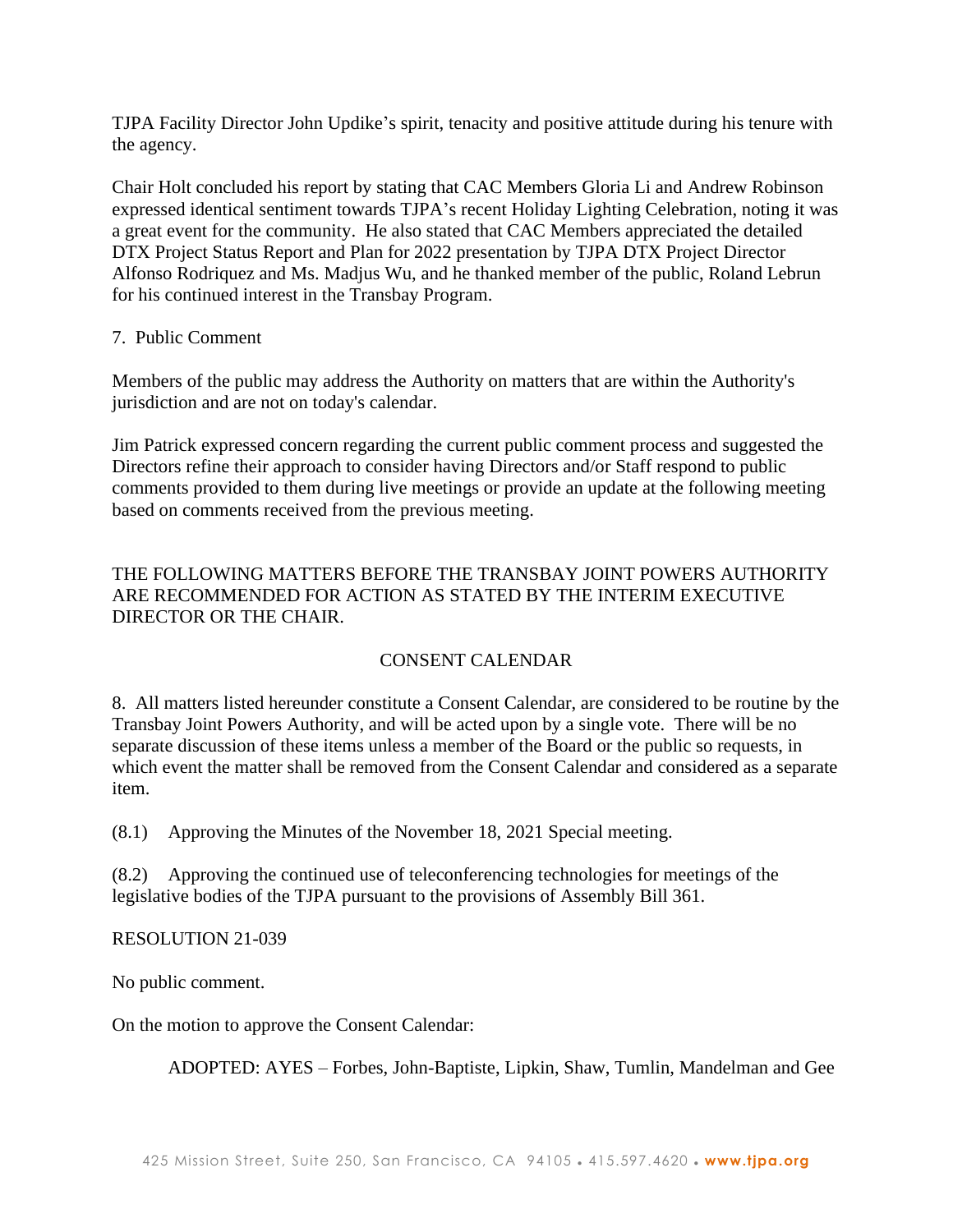## REGULAR CALENDAR

9. Appointing Adam Van de Water to the position of Executive Director of the TJPA effective January 4, 2022, authorizing the Chair of the Board of Directors to execute an employment agreement with Mr. Van de Water and approving an amendment to the Pay Schedule.

Interim ED Gonzales introduced the item, TJPA Legal Counsel Deborah Miller provided an oral report regarding the proposed ED salary and compensation pursuant to Government Code section 54953(c)(3), and Chair Gee presented the item.

The Directors echoed similar sentiments for Adam Van de Water, who was presented to be the next ED for the TJPA, impending Board approval. The Directors expressed that Mr. Van de Water's experience, coupled with guidance from the Directors, is a perfect match for the future of the agency.

### Public Comment:

Roland Lebrun welcomed Mr. Van de Water and expressed excitement regarding his background and experience, noting it will be key to moving the DTX project forward. With regards to repositioning the Transit Center, Mr. Lebrun stated that he believes that the TJPA's top priority should be looking at the Transit Center as the last stop before the next Transbay Crossing and not the end of line for future trains.

RESOLUTION 21-040 RESOLUTION 21-041

On the motion to approve:

ADOPTED: AYES – Forbes, John-Baptiste, Lipkin, Shaw, Tumlin, Mandelman and Gee

10. Approving a Resolution of Appreciation for Interim Executive Director Nila Gonzales.

Chair Gee presented the item.

The Directors, along with TJPA Legal Counsel, Deborah Miller, highlighted the past 16 months and numerous tasks that Interim ED Gonzales accomplished during her tenure, which include building momentum for the DTX and securing entry into the FTA's CIG Program, growing the agency by adding new staff members, and providing steady leadership to ensure the agency and project continued to move forward. The Directors collectively voiced their appreciation towards Interim ED Gonzales, noting her ability to excel as Interim ED and expressed their excitement for the continued relationship and support she will provide when she resumes her role as Chief of Staff for the TJPA.

#### Public Comment:

Roland Lebrun echoed the comments made by the Board of Directors and noted that he looks forward to resuming in-person meetings.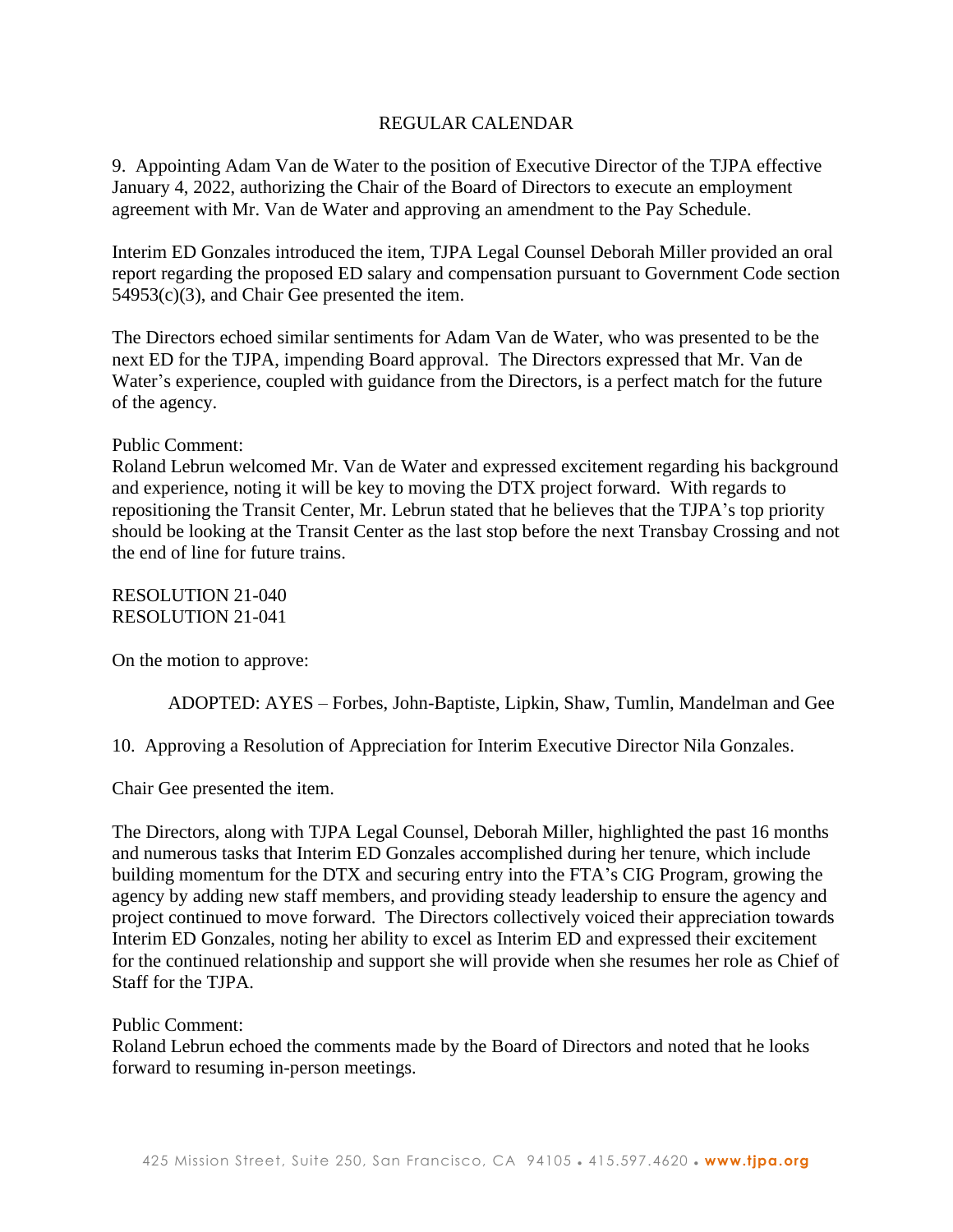## RESOLUTION 21-042

On the motion to approve:

ADOPTED: AYES – Forbes, John-Baptiste, Lipkin, Shaw, Tumlin, Mandelman and Gee

11. Presentation of the audited Annual Financial Report for the fiscal year ended June 30, 2021.

Franklin Wong, TJPA CFO, introduced the item and David Alvey, Maze and Associates, presented the item.

12. San Francisco Peninsula Rail Program Executive Steering Committee (ESC) Update.

Michelle Bouchard, Acting Executive Director of Caltrain and ESC Chair began her report by thanking Interim ED Gonzales for the continued partnership between Caltrain and TJPA, noting the ESC has benefited and appreciated her leadership in solidifying the relationships between the partners. ESC Chair Bouchard welcomed newly appointed TJPA ED Van de Water, noting the ESC looks forward to working together in the coming year to continue advancing the DTX project.

Regarding the ESC, ESC Chair Bouchard highlighted the DTX project acceptance into the FTA's CIG funding program, stating that the ESC is thrilled and will fully support the DTX project as it continues to gain momentum and advance through the CIG process.

ESC Chair Bouchard reported that ESC members received a presentation on the Project Delivery Alternatives Study by TJPA DTX Project Director Alfonso Rodriguez, noting ESC Members explored the advantages and disadvantages of the various alternatives with a specific focus on the type of work needed for the DTX project, which include tunneling, rail systems and passenger rail stations. She reported that ESC Members asked several questions to Mr. Rodriguez and the Integrated Program Management Team regarding the operator's role and responsibility, involvement during design construction and operations under the various contracting approaches, noting that an update on questions asked would be provided at the December ESC meeting.

She concluded her report by noting that the ESC will consider forwarding a recommendation on a narrowed set of options for the DTX project to the Board for its consideration in January 2022.

## Public Comment:

Roland Lebrun suggested that a copy the ESC Chair's Report be provided to TJPA staff at least 24 hours in advance and posted online.

13. Presentation of the Downtown Rail Extension Project Status Report and Plan for 2022.

Alfonso Rodriguez, TJPA DTX Project Director, presented the item.

Public Comment:

Roland Lebrun thanked Mr. Rodriguez for his contribution towards the DTX project since joining the TJPA in July 2021, noting that Mr. Rodriguez's background and experience will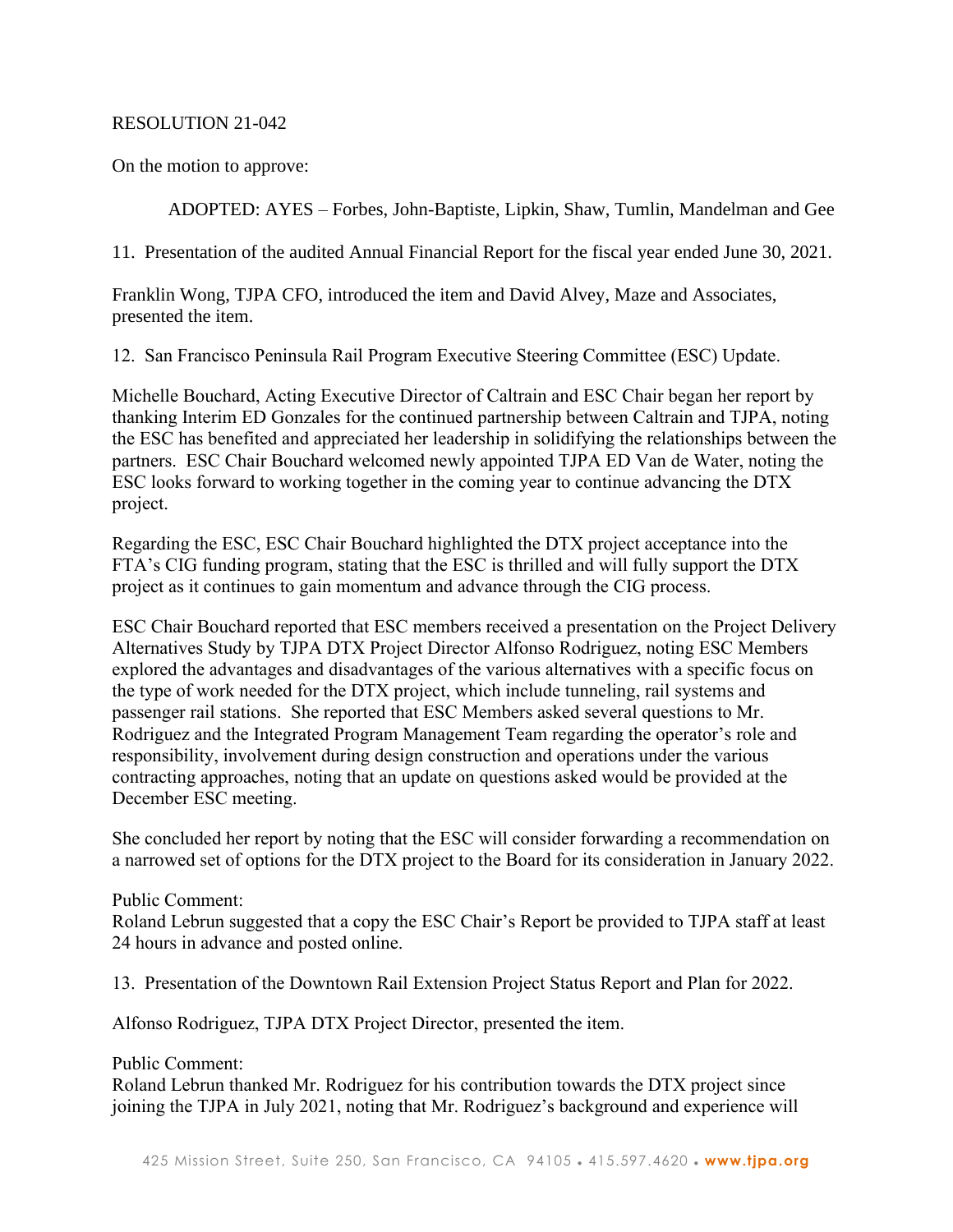allow him to eliminate multiple surfaced impacts and redundant structures between the Transit Center. Mr. Lebrun also stated that under Mr. Rodriguez's guidance, he believes that the DTX will secure sufficient savings to fund the entire Pennsylvania Avenue Extension within the existing DTX funding envelope.

### RECESS REGULAR MEETING AND CONVENE CLOSED SESSION

There was no member of the public who indicated that they would like to comment on the item scheduled for discussion in closed session.

### CLOSED SESSION

14. Call to Order

Chair Gee called the Closed Session to order at 11:27 a.m.

15. Roll Call

Present: Elaine Forbes Alicia John-Baptiste Boris Lipkin Diane Shaw Rafael Mandelman Jeffrey Gee

Absent: Dina El-Tawansy Jeffrey Tumlin

16. CONFERENCE WITH REAL PROPERTY NEGOTIATORS (Gov. Code Section 54956.8)

Property: Parcel F development site (APN 3721-016, 3721-135, 3721-136, 3721-138) and Salesforce Transit Center site (APN 3719-003, 3720-010, 3720-011, 3721-006, 3721-124, 3721- 134, 3721-137) TJPA negotiators: Nila Gonzales, Interim Executive Director, and Andrew Schwartz, Shute, Mihaly & Weinberger LLP, outside counsel Negotiating parties: F4 Transbay Partners LLC Under negotiation: Price and terms of payment for easement

ADJOURN CLOSED SESSION AND RECONVENE REGULAR MEETING – The Closed Session was adjourned at 12:09 p.m.